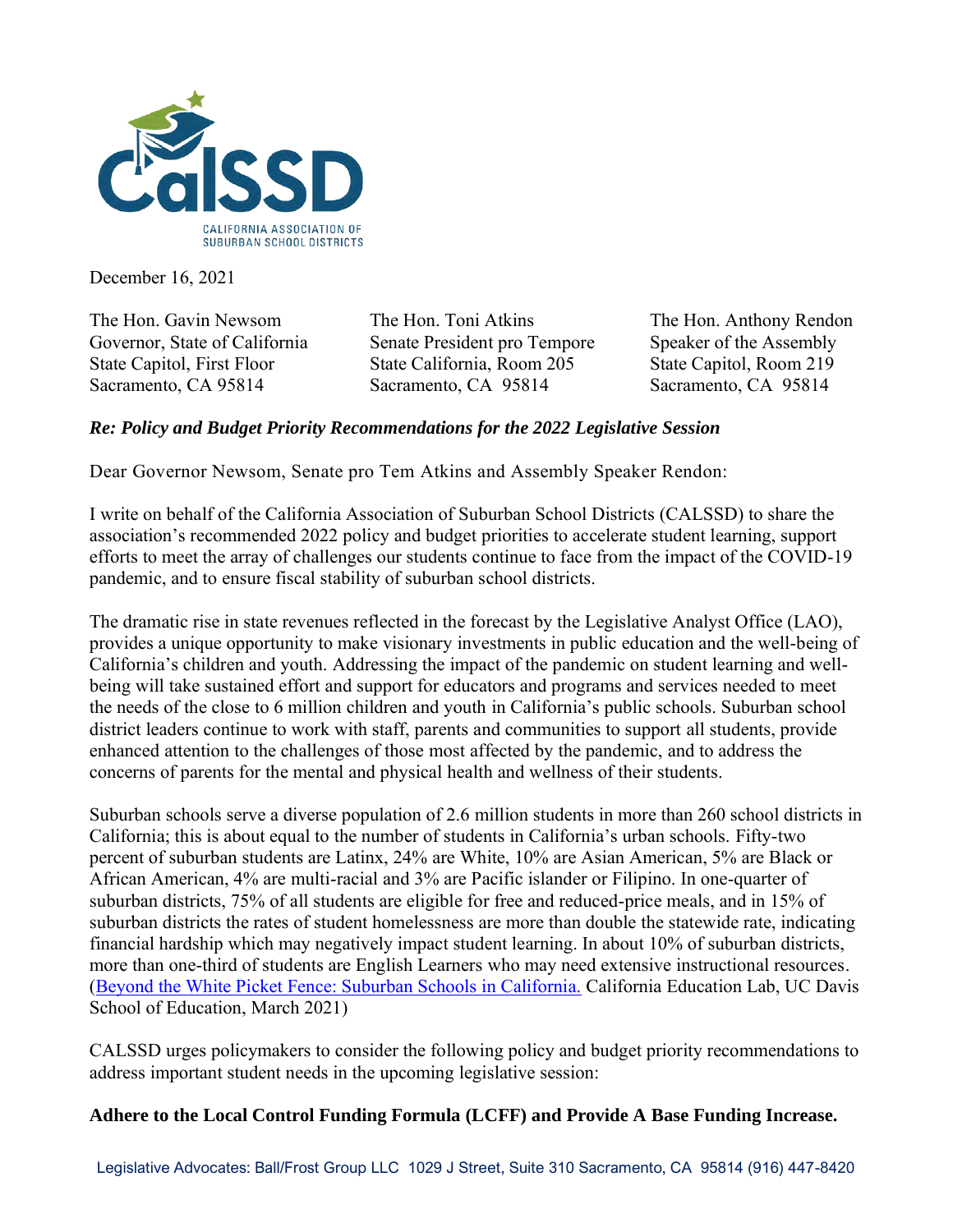*CALSSD supports* adherence to the Local Control Funding Formula (LCFF). Enactment of LCFF CALSSD Letter to Governor Newsom, Senate pro Tem Atkins, Assembly Speaker Rendon December 16, 2021 Page 2

eliminated the myriad of categorical programs that had developed over time and provided greater discretion to school districts to meet local context and the needs of students and schools with strong input from local communities. The LCFF did not establish the base grant at a level that allows school districts to meet their costs and expenses for a high-quality core program for all students. Districts face rising costs in employer pension contributions and health care premiums, utilities, transportation, technology, and special education services in addition to COVID-19 related expenses. Growth in costs has outpaced the LCFF base grant, including cost-of-living adjustments (COLA). The impact of these increases has been of even greater magnitude during the pandemic. *CALSSD supports*

- Increase to the LCFF Base to address the across-the-board costs that are not funded via supplemental, concentration or other special funds
- Funding the statutory cost of living adjustment estimated by the LAO at 5.35%

**Establish Adjustments and Graduated Decrease of ADA Funding.** Most California school districts including suburban districts have experienced declining student enrollment and average daily attendance (ADA). Without state action, funding to districts will be reduced to actual 2022-23 ADA down from the current level which is in many instances based on 2018-19. Districts have experienced steep drops in ADA through the pandemic and it will be deeply challenging for them to accommodate a stark drop in funding in one year. This is especially so, given the rise in costs for expenses that may not be supported with supplemental and concentration funds and for those districts that receive lower proportions of these grant funds. *CALSSD supports* a multi-year phase down of the reduction in ADA so that districts can adapt to the changes in employment that this drop will require.

**Use State Revenue Surplus to Address the Jump in Employer Pension Rates**. School districts continue to face rising contribution rates in STRS and PERS that outpace increases in state and local funding. Steep increases in employer rates set by the state are scheduled for 2022-23 unless action is taken by state policymakers. *CALSSD supports* additional funding from the state to address the rate increases. As with the earlier state STRS and PERS allocations, these funds should not come from Proposition 98.

**Increase Special Education Funding**. COVID-19 has significantly disrupted the education and related aids and services needed to support academic progress and prevent regression for students with disabilities.[\(Education in a Pandemic.:](https://www2.ed.gov/about/offices/list/ocr/docs/20210608-impacts-of-covid19.pdf) Disparate Impacts of COVID-19 on America's Students. U.S. Department of Education. June 2021). Schools are addressing the impacts of COVID-19 by providing tutoring, services and supports. State funding in the 2021-22 budget was a one-time allocation yet the need for services and work to address and accelerate student learning, continues and merits attention. *CALSSD supports* ongoing increase in special education funding including equalization and a statewide target rate based upon ADA consistent across Special Education Local Plan Areas (SELPAs) as well as funding for preschool-age children with exceptional needs.

**Sustain Funding to Address Student Well-Being and Mental Health.** Schools faced rising student mental and behavioral health needs even before the pandemic. During the pandemic, rates of student depression, anxiety and suicide and behavioral health issues have increased. Since the beginning of school year 2021-22, district leaders report even greater need to support student mental health, social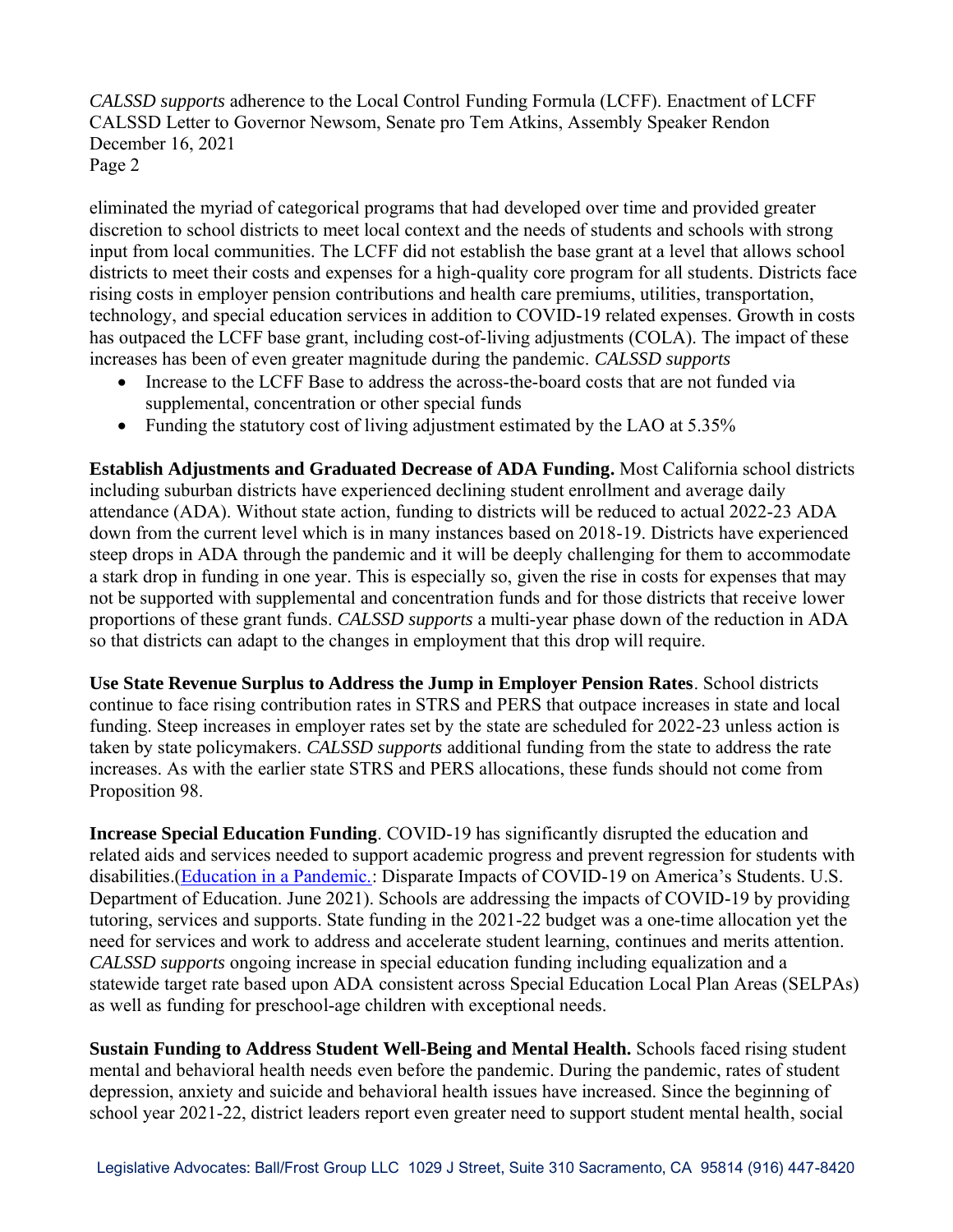emotional learning, and whole child approaches to supporting students. *CALSSD supports* additional CALSSD Letter to Governor Newsom, Senate pro Tem Atkins, Assembly Speaker Rendon December 16, 2021 Page 3

on-going resources to build capacity to establish and sustain programs on school campuses to address student health and wellness. Schools across the state need ongoing support to implement whole-child approaches such as California's Multi-Tiered System of Support (MTSS)

**Expanded TK and Early Childhood Programs.** School districts face costs in implementing expanded transitional kindergarten, especially in facilities and staffing. California's specific facilities requirements for 4-year-old children and lower teacher-child ratios all place additional financial costs on districts. The 2021-22 facilities grant program, and the planning and expansion grant are good starts and funding will be needed for schools to accommodate more and younger students.

**Home to School Transportation.** The costs and logistics entailed in getting students to and from school have continued to increase in California. The LCFF was rooted in a commitment to funding equity recognizing the unequal and disproportionate costs facing school districts. However, the LCFF has not addressed the lack of growth funding in transportation formulas and in the disproportionate transportation costs borne by districts must be addressed. *CALSSD supports* reforms to the state's home-to-school transportation formula reimbursement rates and to provide an annual COLA for all school districts providing transportation.

Thank you for your leadership and your commitment to California's children and youth. We appreciate the opportunity to share the recommendations of suburban district leaders. If we can be of further assistance, please contact me via e-mail at [andrea@ballfrostgroup.com](mailto:andrea@ballfrostgroup.com) or phone at (916) 616-3116.

Sincerely,

andrea Ball

Andrea Ball Legislative Advocate California Association of Suburban School Districts Copies to: Ana Matosantos, Cabinet Secretary, Office of the Governor Jim DeBoo, Executive Secretary, Office of the Governor Angie Wei, Legislative Affairs Secretary, Office of the Governor Ben Chida, Chief Deputy Cabinet Secretary, Office of the Governor Keely Martin Bosler, Director, Department of Finance Christopher Ferguson, Principal Budget Manager, Education Systems, Department of Finance Brooks Allen, Executive Director, State Board of Education Jessica Holmes, Chief Deputy Executive Director, State Board of Education Kimberly Rodriguez, Policy Director, Office of the Senate pro Tem Chris Woods, Chief Fiscal Advisor, Budget Director, Office of the Senate pro Tem Myesha Jackson, Policy Director, Office of the Assembly Speaker Misty Feusahrens, Policy Consultant, Education, Office of the Assembly Speaker Jason Sisney, Budget Director, Office of the Assembly Speaker Elisa Wynne, Deputy Staff Director, Senate Budget & Fiscal Review Committee